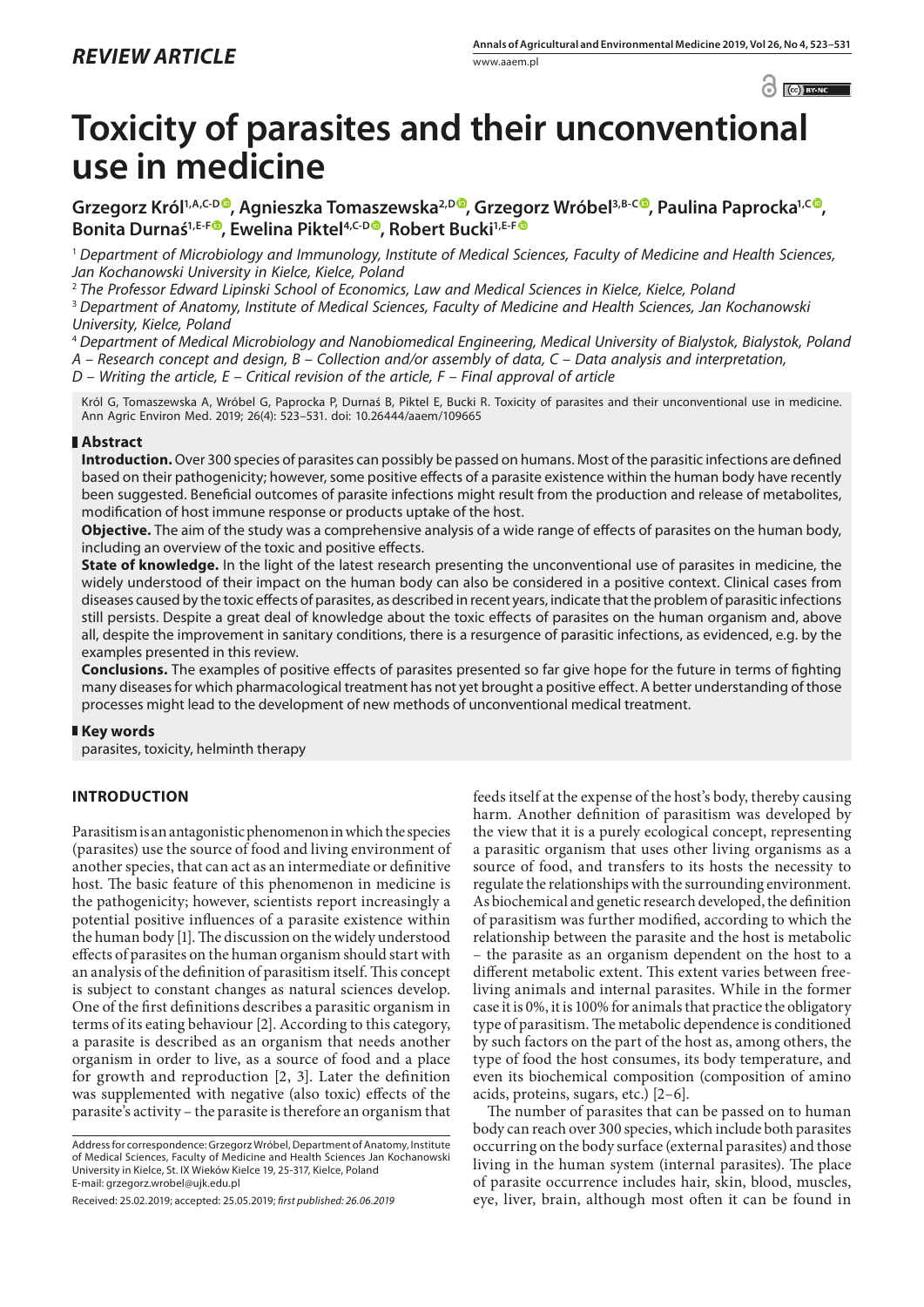the intestines [7, 8]. The location of the parasites is related with the ways of infection, as the main sources of parasitic infection are contaminated water and food, mostly resulting from lack of personal hygiene, unwashed vegetables/fruits, undercooked/under-fried meat, such as freshwater fish, crustaceans, wild animals or beef [9–15]

It is estimated that two billion people worldwide are infected with at least one parasite species, and three million suffer from parasitosis. According to the literature, health problems resulting from parasitism are affecting populations in developing countries, living in poverty with a dominance of parasitic infections caused by intestinal helminths and protozoan [2]. On the territory of Poland, where a human being can be a host for about 40 species of parasites, this number is lower, but even with a lower amount of pathogenic species the statistical data shows that an invasion of pinworms can reach 95% of the population, whipworm – 80% and human roundworm – 50% [2, 16–19].

The improvement of sanitary conditions in industrialized countries and the effectiveness of parasite control measures reduce the incidence of only some parasites. Prevention and control of parasitic diseases through constant monitoring of the epidemiological situation of these diseases depends, to a large extent, on the effective teaching and training of medical personnel in the field of medical parasitology, awareness of the risks that parasitic organisms may cause, and more effective intervention of supervision and control of sanitary− epidemiological services [20, 21].

#### **OBJECTIVE**

The main aims of the study are: a comprehensive analysis of a wide range of effects of parasites on the human body, including an overview of the toxic effects of parasites on the human body, and an analysis of the positive impact of parasites, which currently falls within the scope of unconventional medicine. To fulfill these aims, the electronic medical database PubMed was searched on January 20, 2019 for studies showing a positive effect of parasitic infections on the human body. The following were used as key words: parasites, toxicity, helminth therapy.

#### **STATE OF KNOWLEDGE**

**Harmfulness of parasites to the human organism.** The negative impact of parasites on the human body can vary, depending on the number and the location of the parasites, as well as the age and physiological condition of the infected person and whether they are intermediate or definitive hosts. Most parasites cause a harmful mechanical impact damaging the skin and tissues [22–24]. External parasites insert their stick and mouth organs into the skin, causing damage, and then use the sources of food such as blood, causing inflammation and itching. They can also release toxic substances within the wound [25]. Parasites living inside the human body also cause mechanical damage to the internal organs through the use of their stick organs, such as suckers, hooks, teeth or daggers. Examples include tapeworms, liver flukes or duodenum hookworm; the latter, apart from pulling living tissue out of the duodenum and feeding on blood, causes haemolysis and damage to erythrocytes [26, 27].

Harmful mechanical effects may result not only from the parasite's sticking to the host tissues, but also from the parasite's migration within the body or the number of parasites. An example of this can be different species of tapeworms or human roundworms, which in excess can lead to the obstruction of the intestinal lumen or the pancreatichepatic duct [28, 29]. The migration of parasites, such as human roundworm, may cause perforations of the alimentary tract, blood vessels (mainly juvenile forms), as well as damage to the eustachian tube [30]. Pinworms can also become a source of appendicitis, bladder or vagina inflammation during their migration [30]. Negative mechanical effects, to a large extent, depend on the location of the parasite, which may not show very harmful ailments for the host, as well as a strong pathogenic effect [30]. Cysticercosis caused by the armed tapeworm *Taenia solium* if located in the muscles, until survival of the blackheads shows ailments which are hardly noticeable to humans [31, 32]. Dead blackheads cause a strong cell reaction. The situation is different when the blackheads are located in the brain or in the eye, causing serious ailments that often lead to disability or death [33–37].

Parasites may also have toxic effects, which in the case of external parasites are often manifested by itching, scabies, allergic conditions, but are also associated with many diseases such as tick-derived diseases or malaria. The toxic effects of internal parasites can cause serious organ disturbances, haemolysis as well as severe allergic reactions. Apart from mechanical or toxic effects, parasites have a negative impact through food competition, depriving the host of important nutrients such as vitamin  $B_{12}$  (teniasis), or in the case of infection with haematophagic parasites (feeding on blood) such as duodenum hookworm [38, 39]. According to reports, the change in normal gastro-intestinal flora by intestinal parasites is associated with diarrhea, the main cause of morbidity and mortality in developing countries [40–44].

Many parasites can also cause pathogenic changes accompanied by clinical symptoms. Pathological changes may occur at the site where the parasite is present, in which case they are referred to as direct local changes [45]. An example of this is the impact of parasites on tissues, which is observed in *Trichinella spiralis* larvae. The larvae develop in the muscle cells causing loss of the active properties of the muscle [45]. Another example is the species *Dioctophyme renale*, which occurs in the renal pelvis, resulting in renal parenchyma atrophy [46, 47] A species especially dangerous for humans is *Entamoeba histolytica*, which destroys the mucosa epithelium in the large intestine, leading to water absorption disorders, and is manifested by strong diarrhea [48–51].

Direct pathological changes caused by parasites result in indirect-general changes that occur in the place where the parasite is present. They are caused by factors from the immune system of the host and under the influence of biochemical factors of the parasite [52].

Indirect pathological changes result in a number of clinical symptoms in the host. These include chills, diarrhea, increased body temperature, muscle pain, liver enlargement and cirrhosis [53]. Such symptoms can be observed, *inter alia*, in the case of *Trypanosoma brucei gambiense* infection [54].

In particular, parasites of *Toxocara* type (*Toxocara canis, Toxocara leonina*), responsible for the clinical symptoms of toxocariasis, are very dangerous to humans [55]. The infection is extremely dangerous because in the initial phase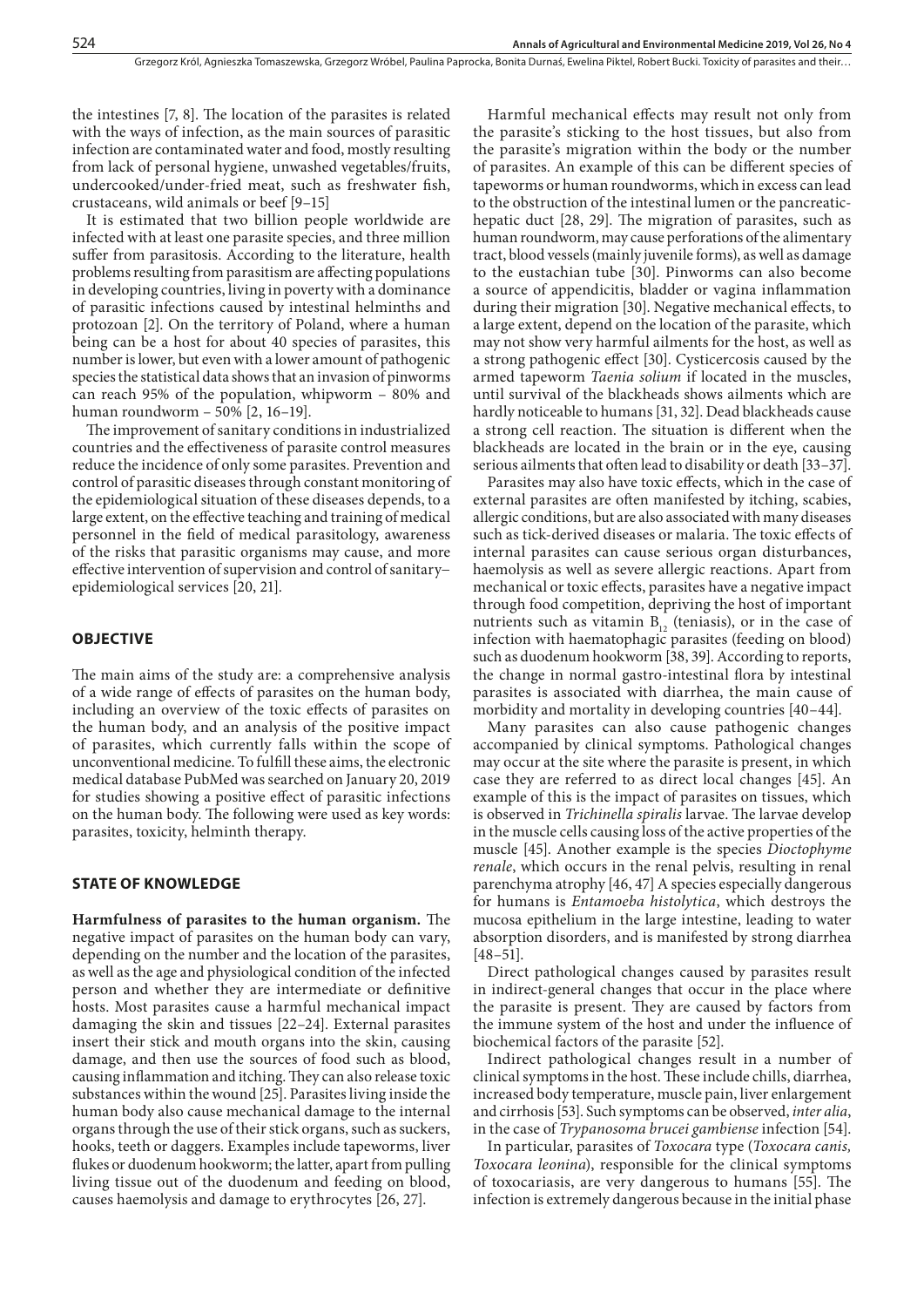the parasites develop asymptomatically in the body. The only symptom is eosinophilia – increased count of one of the types of white blood cells – eosinophils. The disease takes the form of visceral toxocariasis (larvae are found in various internal organs, e.g. the liver), eye toxocariasis (larvae nest in the eye), brain toxocariasis (neurotoxocariasis; larvae are present in the brain), and latent (asymptomatic) toxocariasis. In each of these toxocariasis cases, symptoms depend on the severity of the infection and the location of the larvae in the body [56–59].

The majority of the effects of parasites on the organism result in a weakening of the immune system of the host, which may contribute to its susceptibility to other diseases [60].The immune pathways required for the induction, expansion and maintenance of anti-parasite responses are still under investigation [60]. Considering their immune effects, parasites can act as regulators of the host immune response that inhibit some pathways of immune activation (e.g, DC antigen presentation, T-cell cytokine and B-cell antibody production, and epithelial cell alarmin release), modulating other pathways (e.g, TH cell subset differentiation and B-cell isotype switching), and inducing still others (e.g, Treg and Breg cell differentiation and tolerogenic DC responses) [61– 63] (Fig. 1). Most parasites have developed strategies to avoid immune elimination. Understanding the correlation between parasitic infections and autoimmune disorders may be helpful in prediction and early identification, and conceivably the prevention of these diseases. Perhaps clarification of the mechanism of immune regulation by parasite infection will contribute greatly to the treatment for inflammatory diseases such as colitis ulcerosa [63–67].

**Defensive mechanisms in the parasite-host interactions.** The definition of parasitism quoted in the Introduction, which describes a parasite as an organism metabolically dependent on the host, is reflected in analysis of the hostparasite interaction [68, 69]. The biochemical nature of this dependence makes the process extremely complicated. Therefore, each parasite-host interaction has to be considered individually, depending on the type of parasitic organism [69]. This does not change the fact that from a general point of view the defence reactions in the host-parasite interaction are considered in two directions. The first of these concerns the defensive mechanism of the host in response to the parasitic invasion, while the second is the defence reaction of the parasite against the host [69].

The host's defence reactions are the basis of all immunological processes. The entry of a parasite into the host organism leads to a number of mechanisms being triggered by the immune response. This is a typical reaction of the immune system to the appearance of antigens. Among antigens of parasites orgins (which is the subject here), the most important for the host are those which are either secretions or excretions of the parasite, or antigens that are on the surface. The host's defence reactions are directed to removing the parasite from its body. These interactions are among the most important phenomena that occur in the discussed parasite-host interaction [63, 64].

The defensive mechanism of the parasite takes the form of the so-called preventive defence and the so-called active defence. In the first case, the parasite defends itself against being recognized by the immune system of the host. This method of defence by the parasite nvolves, amongst others: immunosuppression, residence inside the host's cells,



Figure 1. Cytokines profile in parasitic helminth infection. Secretory products of helminth promote the synthesis of pro-inflammatory cytokines and immunomodulatory molecules, which promote helminth parasites expulsion and induction of inflammatory state [137]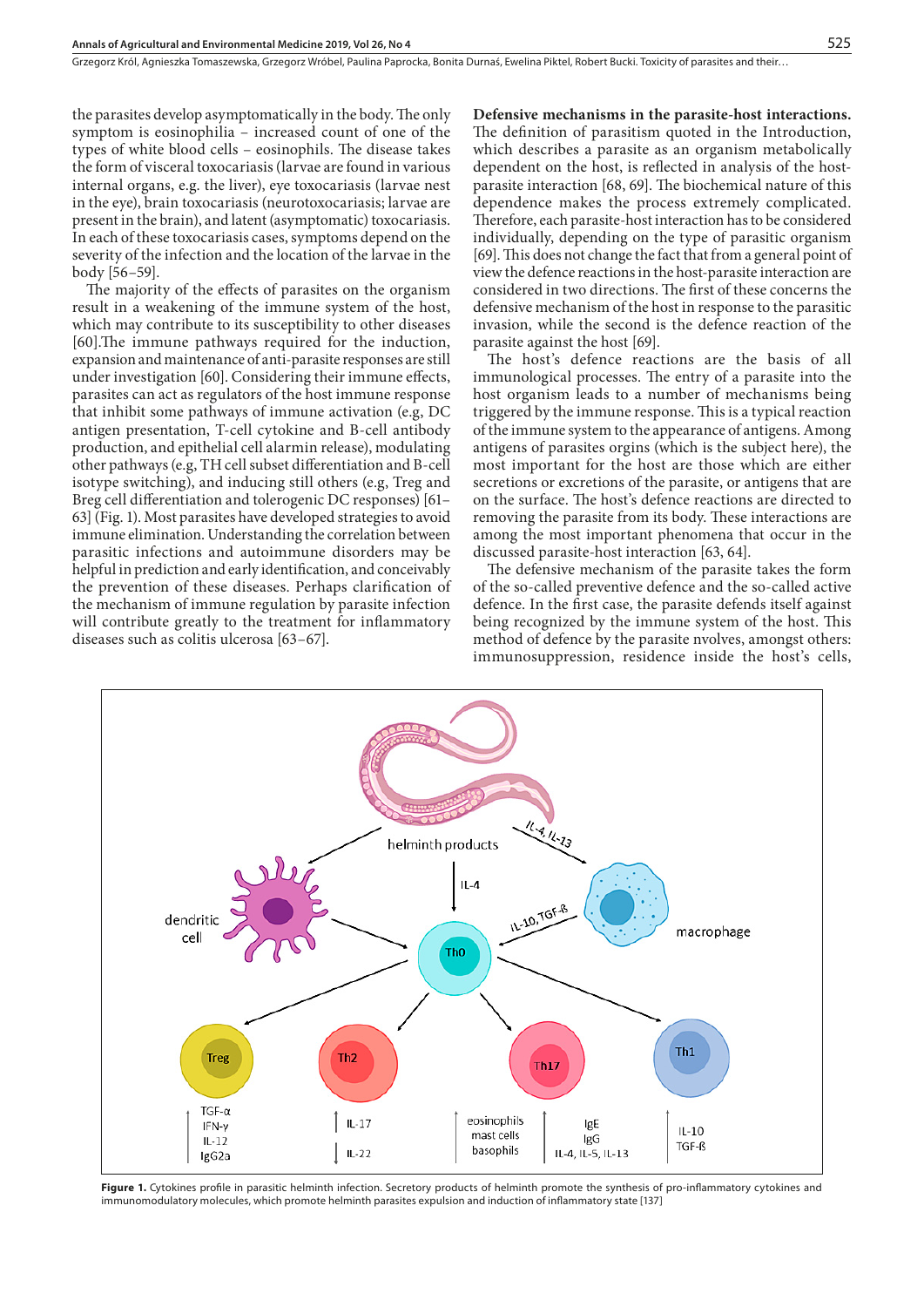antigenic mimicry, or change in the immunogenicity of its own genes [69, 70]. The active defence of the parasite is based on the direct defence against the host's immunological reaction [70].

The modification of surface antigens located in the outer membrane is one of the most important parasite's defensive mechanisms. The protein part of the antigen is most often modified by the glycosylation [71].

Another defence mechanism of the parasite is the phenomenon of immunosuppression, which occurs in people infected with *Plasmodium*. In this case, the production process of antibodies and immune cells is inhibited by some prostaglandins. [72, 73].

The most effective phenomenon in the parasite's defence against the attack of host antibodies is its presence inside the host cells, e.g. inside the erythrocytes that separates the parasite from the molecular machinery of immune response [74]. This form of defence against the host's immunological response is also observed in some nematodes [75]. An example is *Trichinella spiralis* whose larvae spent some of their life cycle inside the muscle cells [75].

The process of active defence of the parasite is a direct reaction of the host, taking place mainly through fighting antibodies with lytic enzymes. The secretion of lytic enzymes by parasites into host organs mediates critical interactions because of the invasion and destruction of interstitial tissues, enabling parasite migration to other sites within the hosts. Experimental research to-date indicates that as a result of the first contact of the parasite with the host, the parasites launch a number of defensive reactions. The development of the parasite is possible not only through avoiding the defensive mechanisms of the host, but also through keeping it alive for as long as possible because of the obligatory nature of parasitism [48, 76–78].

**Use of parasites in medicine.** The use of parasites in the therapeutic methods, due to their pathogenicity and the consequences of their existence in the host body, is of great concern. However, the use of some species of parasites in an appropriate way may contribute to beneficial outcomes in some unconventional application, mostly in autoimmune and immunological diseases [79–81]. Hirudynotherapy is an effective method in the natural treatment of many diseases that is currently experiencing a renaissance. For treatment, leeches derived exclusively from laboratory cultures, are used. These are all leeches belonging to the *Hirudo medicinalis* species, i.e. *Hirudo medicinalis officinalis*, *Hirudo medicinalis medicinalis* and *Hirudo medicinalis orientalis* [82, 83]. The broad spectrum of medical use of these organisms includes the treatment of many diseases, such as: cardiovascular diseases, thromboembolism, coronary diseases, diseases of the endocrine, gastrointestinal, urogenital, respiratory and osteoarticular systems. The substances that are part of the secretion of the salivary glands of these organisms have the therapeutic effect of medicinal leeches. Among these substances, blood coagulation inhibitors, hirudin and antistasis (Table 1) are a priority. These include substances that inhibit platelet aggregation: apyrase, saratine, viburnum, as well as proteinase inhibitors with anti-inflammatory activity and agents that inhibit the growth of microorganisms, such as chloromycetin, hyaluronidase, collagenase [84–87]. Studies confirming the positive effect of salivary secretion of leeches on the nervous system are of particular interest. It is associated with the release by *Hirudo medicinalis* endorphins and neurotransmitters, such as dopamine, serotonin, acetylcholine or histamine, which are essential for the proper functioning of the nervous system [89]. Recent discoveries concern the occurrence of enzymes and inhibitors in the salivary secretion causing the growth of sensory neurons in the ganglia, which opens the possibility of using hirudynotheraphy for the treatment of Parkinson's and Alzheimer's diseases (Table 1) [89, 90].

In developing countries, an inverse relationship between helminthic diseases and allergic diseases has been observed in relation to industrialized countries [91, 92]. According to the literature, in Ecuador [93], Gabon [94] and Brazil [95], parasite infections have been shown to have a protective effect against allergic reactivity. It has also been shown that the risk of atopic skin sensitization increases as a result of the antiviral treatment in such countries as Gabon [94] Venezuela [96] and Vietnam [97]. In 2008, about 37% of the world's population was infected with helminths, mainly in developing countries; however, helminthiasis is a rarity in industrialized countries [98]. In these environments, it was observed that a higher number of parasitic diseases translated into a lower number of allergic diseases and asthma [91,

**Table 1.** Effects of active ingredients from *Hirudo medicinalis* salivary glands in selected diseases

|                                   | Active compound                                    | Action                                                                                                                                                                                                                                         |
|-----------------------------------|----------------------------------------------------|------------------------------------------------------------------------------------------------------------------------------------------------------------------------------------------------------------------------------------------------|
| Thromboembolic<br>diseases        | Hirudine                                           | A strong thrombin inhibitor, prevents attacks and strokes more effectively than acetylsalicylic acid                                                                                                                                           |
|                                   | Antistatin                                         | An inhibitor of factor Xa, reduces the formation of blood clots                                                                                                                                                                                |
|                                   | Inhibitors of plasma<br>transglutaminases I and II | Inhibitors of fibrin stabilizers, reduce the formation of blood clots                                                                                                                                                                          |
|                                   | Apyrase                                            | A non-specific inhibitor of thrombocyte aggregation, reduces platelet aggregation                                                                                                                                                              |
|                                   | Saratin, viburnum                                  | Proteins that inhibit platelet adhesion to collagen, prevent thrombocyte aggregation                                                                                                                                                           |
|                                   | Destabilase                                        | Inhibits platelet aggregation induced by plaque activator and collagen                                                                                                                                                                         |
|                                   | Haementerin                                        | Plasminogen activator for plasmin, dissolves clots and clears vessels                                                                                                                                                                          |
|                                   | Haementin                                          | Proteinase breaks down fibrinogen into peptide fragments, dissolves fibrin                                                                                                                                                                     |
|                                   | Destabilase                                        | Activation of plasminogen, decomposition of endoizopeptides, building stable fibrin                                                                                                                                                            |
| Diseases of the<br>nervous system | Endorphins                                         | Happiness hormones, sedation, analgesia                                                                                                                                                                                                        |
|                                   | Destabilase                                        | A proteolytic enzyme, stimulation of nerve cell growth In the ganglia (observation of a 10-day-old chicken embryo)                                                                                                                             |
|                                   | Bdelina A, bdelina B, egins                        | Growth of nerve cells to the same extent as nerve growth factor (observation of 10-day-old chicken embryo), high hopes<br>for the treatment of neurodegenerative disorders, e.g. neuromuscular dystrophy, Parkinson's and Alzheimer's diseases |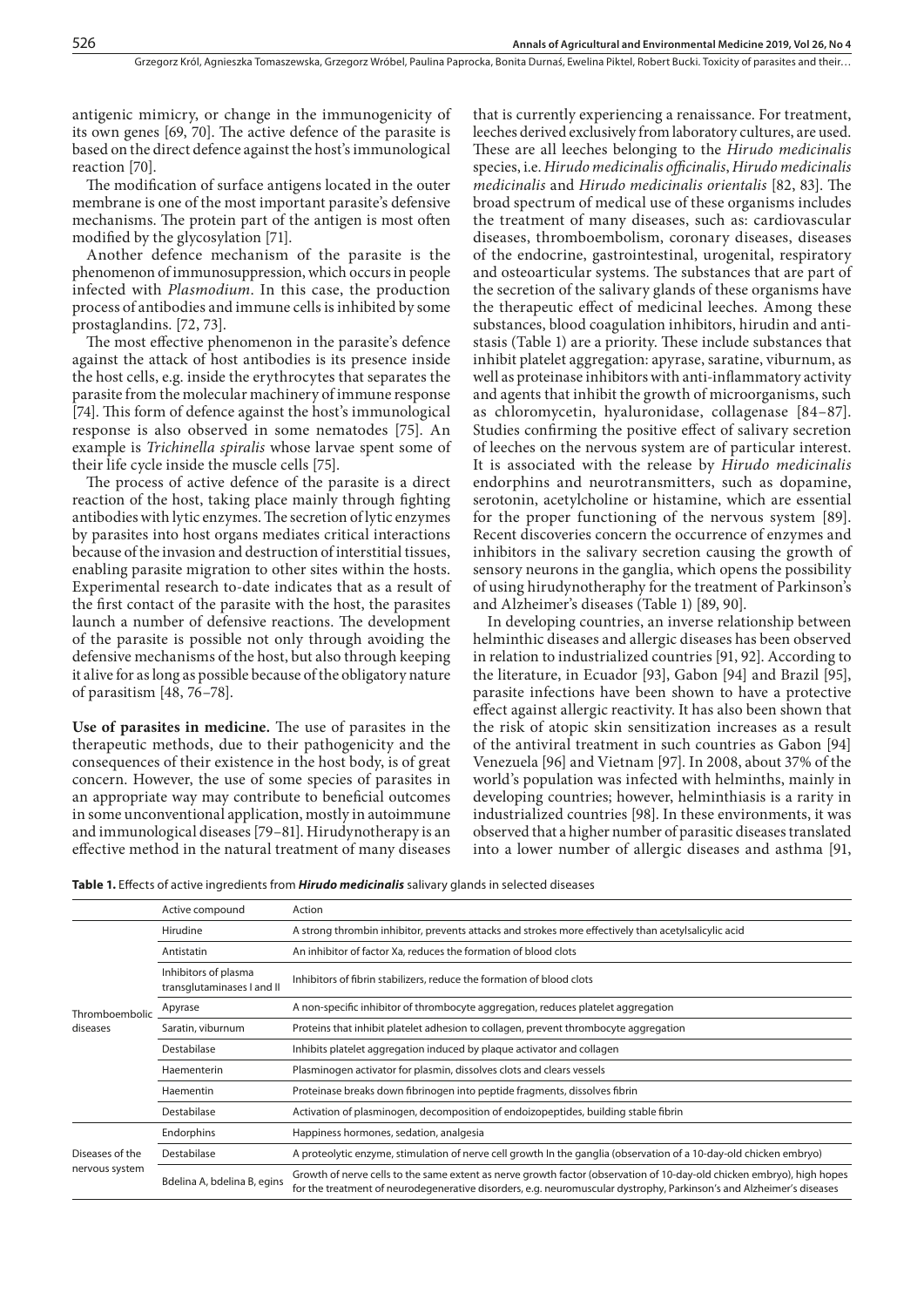Grzegorz Król, Agnieszka Tomaszewska, Grzegorz Wróbel, Paulina Paprocka, Bonita Durnaś, Ewelina Piktel, Robert Bucki, Toxicity of parasites and their...

99]. According to reports, the reduction of respiratory allergic symptoms in the case of intense infections caused by helminth is an example of the beneficial effect of parasites, although this reduction provides a greater chance of their reproduction and development in the host's body [100–102]. Moreover, in research on mice, inhibition of inflammation, development of autoimmune diabetes and some types of arthritisn were observed [103–106].

The use of parasites, such as nematodes, can have a positive effect on the human immune system. In the case of duodenum hookworm infection, in the mild course of infection which did not show any significant pathogenic changes, such as anaemia, did not affect the functioning of the intestine, and positive effect on allergies, asthma and infectious diseases. Similarly, a positive effect was demonstrated on the prevention of allergies by administering probiotics at an early stage of life, which affected the immune system, diversifying it in a pro-inflammatory, pro-allergic direction. In this direction, parasites can also be used – but they themselves can cause allergic states, inflammatory reactions, asthma, and even anaphylactic shock as a result of toxic effects, which outweighs the risk of their application over benefits [107–115].

Another aspect concerns the use of parasites in forensic medicine. In this area, a significant role is played by necrophaga, whose appearance on corpses, as well as the development of larvae, may contribute to determination of the time and circumstances of death of the examined corpses [116]. An interesting use of parasites is forensic entomotoxicology, which investigates the influence of xenobiotics, such as drugs, alcohol, medicines on *necrophaga*  development and their use as a source of biological material of the deceased [117]. Sometimes the causes of death are found in autopsy in which liver damage caused by a parasite, e.g. *Echinococcus multilocularis,* is discovered. Often, the presence of a parasite can tell us about nursing negligence, poisoning, and the place where the infected person stayed [118].

It is not only in forensic medicine that the use of parasites can be found. In medicine, the larvae of the common green bottle fly – *Lucilia sericata*, shown to have a beneficial effect in the removal of dead tissue from a wound, and killing the micro-organism [119]. Larvae secrete enzymes (belonging to the group of collagenases having the same effect as trypsin and chymotrypsin) proving effective in the case of some strains of *Staphylococcus aureus*, including methicillin-resistant A and B streptococcus, and some strains of Pseudomonas. Most often, treatment with larvae is used to treat various types of infections, necrotic wounds, lower limb ulcers, and infected post-operative wounds [120–122].

Recent research shows that parasites have the ability to inhibit the immunological response of their hosts, which allows them to settle down for a long time without causing an inflammatory reaction. Research conducted on a mouse model of multiple sclerosis has shown that treatment with parasites may bring some benefits to patients suffering from this disease [123, 124]. Also, in people with autoimmune diseases, the presence of intestinal nematodes in the body resulted in the inhibition of excessive inflammatory reaction and, as a consequence, symptoms of diseases such as non-specific inflammatory diseases of the intestines. The therapy can also be used in patients with psoriasis, autism and rheumatoid arthritis [115, 123]. Intensive research is also being conducted into the utilization of the positive

aspect of such parasites as whipworm (*Trichuris suis*) and hookworm (*Nacator americanus*) in Crohn's disease and ulcerative colitis [125].

**Risks of parasite use in medical treatment.** Clinical examination conducted to-date on the use of parasites in the treatment of autoimmune or allergic diseases, gives rise to a number of controversies, but also present a certain potential of such studies. Clinical treatment with parasites must be carried out with special care and may have many sideeffects. In parasitic infection, the species of parasite causing the infection, its form (larval, adult), time of infection, the number of parasites and individual characteristics of the host organism are of crucial significance. Having the knowledge of what kind of parasite to be used in the treatment is not enough; more importantly, it should be determined what amount of parasite should be introduced, whether there will be a different negative reaction, and how a given immune system of a given host will behave [126, 127]. Parasites use our nutrition products, often causing vitamin deficiencies, e.g. the supply of broad fish tapeworm (*Diphyllobothrium latum*) for vitamin B12 [128]. Parasites compete with us for food and cause deficiencies, and are also a source of toxins and allergic factors. They also pose a threat in the event of their death by releasing a number of toxins into the human body that may lead to anaphylactic shock. Also the reproduction of parasites within the human organism can lead to serious consequences which can be the cause of infection of third persons, as well as self-infection (both ecto-infection and endo-infection), e.g. as a result of invasion of dwarf tapeworm (*Hymenolepis nana*) [129]. Unfortunately, another negative aspect is the location of parasites within the human organism which, in spite of the fact that in many species it is known it may proceed in a different way. An example of this is the common liver fluke *Fasciola hepatica,* a parasite of the bile duct in the liver; however, these parasites sometimes travel with in the blood circulation to the lungs, brain and muscles, causing abnormal symptoms of fasciolosis [130, 131.] Especially dangerous in this respect are larval forms of various parasites, which may cause the syndrome of migrating visceral larvae [132].

The most common symptoms in parasite infections are: muscle pains, fever, weakness and intestinal disorders. Their presence in various organs can often cause a long-lasting inflammatory state. This condition, caused by many parasite species, carries one of the greatest dangers when used with helminth therapy. This danger is associated with cancer and high mortality. These include many species of trematode parasites (of the *Schistosoma* type, causing tumours of the urinary bladder and the intestine, or one of the tapeworms most pathogenic for humans – *Echinococcus multilocularis,*  responsible for liver damage [133, 134].

The use of anti-parasitic preparations and eggs or larvae of parasites of unknown origin is very dangerous. The chemical composition of such a preparation is usually unknown and can be harmful, and even if it affects parasites it can have negative consequences, e.g. convolution and penetration of parasites into the peritoneal cavity, such as human roundworm – *Ascaris lumbricoides* [135]. The possibility of buying pills in the case of the so-called "Tapeworm diet" entails many risks. Firstly, it is not known what such pills contain, secondly, before the tapeworm grows – most often the infection will be asymptomatic or poorly symptomatic – weight loss will jot be achieved. Thirdly, it is not known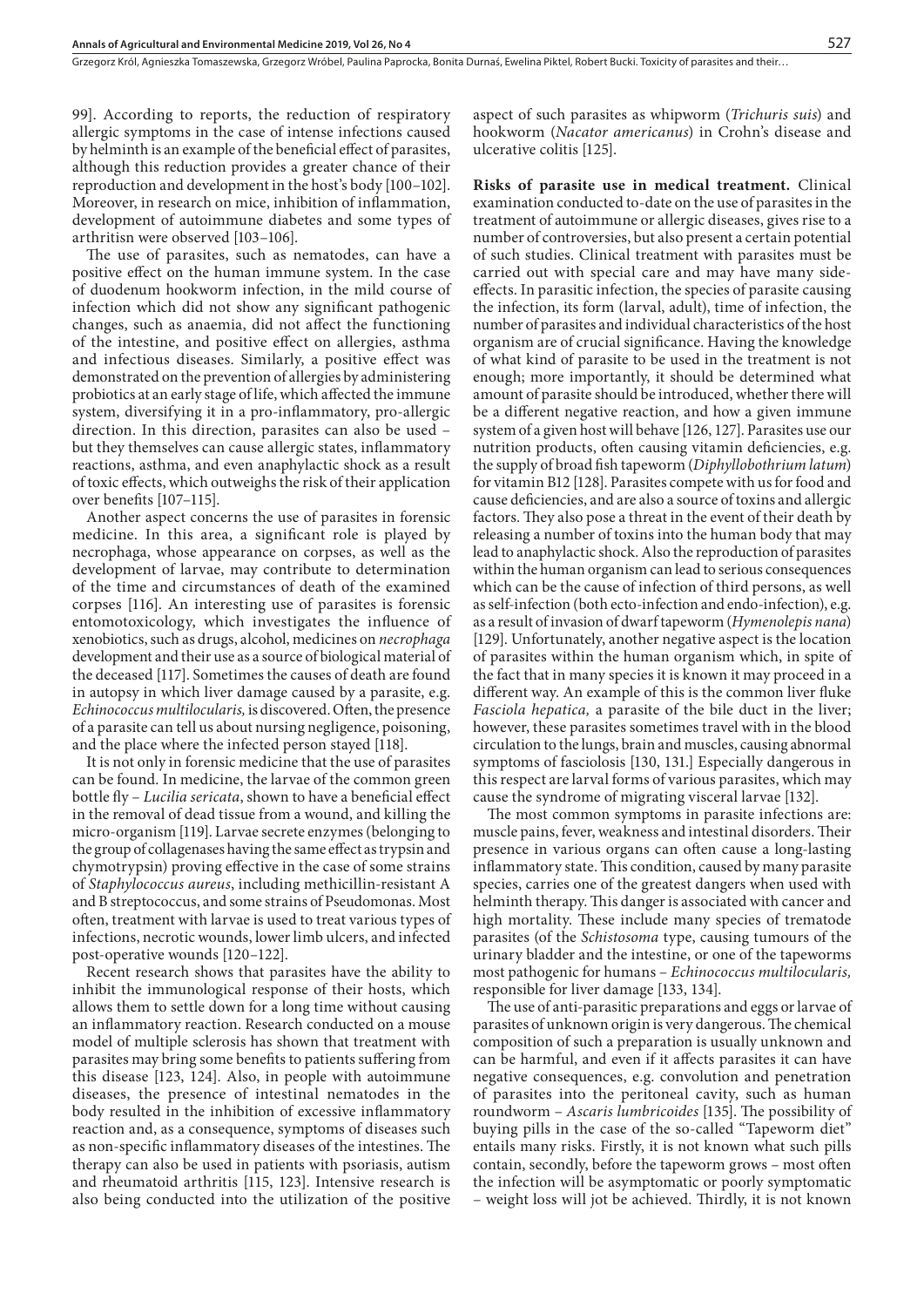Grzegorz Król, Agnieszka Tomaszewska, Grzegorz Wróbel, Paulina Paprocka, Bonita Durnaś, Ewelina Piktel, Robert Bucki, Toxicity of parasites and their...

how the body is going to behave, and whether infection with another species of dangerous parasite has also occurred, which can prove to be lethal. Such a species can be, e.g. the armed tapeworm – *Taenia solium,* whose larvae can cause dangerous cysticercosis [136].

Although there is a great deal of research on the use of parasites in medicine, especially in support of the human immune system, which gives promising results, the danger and consequences outweigh the risk of therapy over the benefits [127]. Even in the absence of negative effects of contact with a parasite, it not known what the consequences may be incurred after the death of the parasite in the distant future, especially when they are the factors responsible for the development of cancer.

#### **CONCLUSIONS**

In the light of the latest research presenting the unconventional use of parasitic forms in medicine, the widely understood impact of parasites on the human body can also be considered in a positive context. The presented examples of the positive effects of parasites, especially in the suppression of immune system of the host, give hope for the future in terms of fighting some diseases for which pharmacological treatment has not yet brought a full, positive effect.

#### **Acknowledgments**

This work was supported under the program of the Minister of Science and Higher Education under name "Regional Initiative of Excellence in 2019-2022 project number: 024/ RID/2018/19, financing amount: 11.999.000,00 PLN.

#### **REFERENCES**

- 1. Leggett HC, Cornwallis CK, West SA. Mechanisms of pathogenesis, infective dose and virulence in human parasites. PLoS Pathog. 2012; 8(2): e1002512. https://doi.org/10.1371/journal.ppat.1002512
- 2. Hadaś E, Derda M. Pasożyty zagrożenia nadal aktualne [Parasites are still dangerous]. Problemy Higieny i Epidemiologii. 2014; 95(1): 6–13. [in Polish]
- 3. Horwitz P, Wilcox BA. Parasites, ecosystems and sustainability: an ecological and complex systems perspective. Int J Parasitol. 2005; 35(7): 725–732. https://doi.org/10.1016/j.ijpara.2005.03.002
- 4. International Helminth Genomes Consortium. Comparative genomics of the major parasitic worms. Nat Genet. 2018; 51(1): 163–174. https:// doi.org/10.1101/236539
- 5. Harder A. The Biochemistry of Haemonchus contortus and Other Parasitic Nematodes. Adv Parasitol. 2016; 93: 69–94. https://dx.doi. org/10.1016/bs.apar.2016.02.010
- 6. Blume M, Seeber F. Metabolic interactions between Toxoplasma gondii and its host. F1000Res. 2018; 7:F1000 Faculty Rev-1719. https://doi. org/10.12688/f1000research.16021.1
- 7. Baptista-Fernandesa T, Rodriguesb M, Castrob I, Paixãoc P, Pinto-Marquesd P, Roquee L, Belof S, Manuel Ferreiraf P, Mansinhog K, Toscanoa C. Human gastric hyperinfection by Anisakis simplex: A severe and unusual presentation and a brief review. Int J Infect Dis. 2017; 64: 38–41. https://doi.org/ 10.1016/j.ijid.2017.08.012
- 8. Liu Q, Wei F, Liu W, Yang S, Zhang X. Paragonimiasis: an important food-borne zoonosis in China. Trends Parasitol. 2008; 24(7): 318–23. https://doi.org/ 10.1016/j.pt.2008.03.014.
- 9. Robertson LJ, van der Giessen JW, Batz MB, Kojima M, Cahill S. Have foodborne parasites finally become a global concern? Trends Parasitol. 2013; 29(3): 101–3. https://doi.org/ 10.1016/j.pt.2012.12.004.
- 10. R.C Thompson. Parasites and food: ripe for exploitation. Trends Parasitol. 2014; 30(1) 1–3. https://doi.org/ 10.1016/j.pt.2013.09.006.
- 11. Sripa B. Global burden of food-borne trematodiasis. Lancet Infect Dis. 2012; 12(3): 171–2. https://doi.org/ 10.1016/S1473-3099(11)70321-8.
- 12. Trevisan C, Sotiraki S, Laranjo-González M, Dermauw V, Wang Z, Kärssin A, Cvetkovikj A, Winkler AS, Abraham A, Bobić B, Lassen B, Cretu CM, Vasile C, Arvanitis D, Deksne G, Boro I, Kucsera I, Karamon J, Stefanovska J, Koudela B, Pavlova MJ, Varady M, Pavlak M, Šarkūnas M, Kaminski M, Djurković-Djaković O, Jokelainen P, Jan DS, Schmidt V, Dakić Z, Gabriël S, Dorny P, Omeragić J, Alagić D, Devleesschauwer B. Epidemiology of taeniosis/cysticercosis in Europe, a systematic review: eastern Europe. Parasit Vectors. 2018; 11(1): 569. https://doi.org/10.1186/s13071-018-3153-5.
- 13. Shahnazi M, Abdollahpour H, Alipour M, Sadeghi M, Saraei M, Hajialilo E, Heydarian P. Prevalence of intestinal parasites in food handlers of the city of Saqqez in 2016. J Parasit Dis. 2019; 43(1): 113–119. https://doi.org/10.1007/s12639-018-1065-0.
- 14. Saad NM, Hussein AAA, Ewida RM. Occurrence of Toxoplasma gondii in raw goat, sheep, and camel milk in Upper Egypt. Vet World. 2018; 11(9): 1262–1265. https://doi.org/10.14202/vetworld.2018.1262-1265.
- 15. Furuya K, Nakajima H, Sasaki Y, Urita Y. Anisakiasis: The risks of seafood consumption. Niger J Clin Pract. 2018; 21(11): 1492–1494. https://doi.org/10.4103/njcp.njcp\_256\_17.
- 16. Cox FE. History of human parasitology. Clin Microbiol Rev. 2002; 15(4): 595–612. https://doi.org/10.1128/cmr.15.4.595-612.2002
- 17. Doni NY, Gürses G, Şimşek Z, Zeyrek FY. Prevalence and associated risk factors of intestinal parasites among children of farm workers in the southeastern Anatolian region of Turkey. Ann Agric Environ Med. 2015; 22(3): 438–442. https://doi.org/10.5604/12321966.1167709
- 18. Haque R. Human intestinal parasites. J Health Popul Nutr. 2007; 25(4): 387–391.
- 19. Hotez PJ, Gurwith M. Europe's neglected infections of poverty. Int J Infect Dis. 2011; 15(9): e611–9. https://doi.org/10.1016/j.ijid.2011.05.006
- 20. Pawłowski Z. [Sytuacja zdrowotna w świecie z uwzględnieniem wybranych inwazji pasożytniczych w Polsce] Global health situation with emphasis on selected parasitic infections in Poland. Wiad Parazytol. 2008; 54(1): 17–22. [in Polish]
- 21. Amer OSO, Al-Malki ES, Waly MI, AlAgeel A, Lubbad MY. Prevalence of Intestinal Parasitic Infections among Patients of King Fahd Medical City in Riyadh Region, Saudi Arabia: A 5-Year Retrospective Study. J Parasitol Res. 2018; 2018: 8076274. https://doi.org/10.1155/2018/8076274
- 22. Andrews RM, McCarthy J, Carapetis JR, Currie BJ. Skin Disorders, Including Pyoderma, Scabies, and Tinea Infections. Pediatr Clin North Am. 2009; 56(6): 1421–1440. <https://doi.org/>10.1016/j.pcl.2009.09.002.
- 23. Defty C, Breitenfeldt N, Dhital SK, Juma A. Demodex folliculorum: A parasite infection mimicking skin cancer. J Plast Reconstr Aesthet Surg. 2013; 66(2): 289–90. https://doi.org/10.1016/j.bjps.2012.08.028.
- 24. Christine C. Jacobson MD and Elizabeth A. Abel MD. Parasitic infestations. J AM Acad Dermatol. 2007; 56(6): 1026–1043. https:// doi.org/10.1016/j.jaad.2006.10.963
- 25. [Chandler DJ,](https://www.ncbi.nlm.nih.gov/pubmed/?term=Chandler DJ%5BAuthor%5D&cauthor=true&cauthor_uid=30544123) [Fuller LC](https://www.ncbi.nlm.nih.gov/pubmed/?term=Fuller LC%5BAuthor%5D&cauthor=true&cauthor_uid=30544123). A Review of Scabies: An Infestation More than Skin Deep. [Dermatology.](https://www.ncbi.nlm.nih.gov/pubmed/30544123)  2019; 235(2): 79–90. https://doi. org/10.1159/000495290
- 26. [Giacomin P](https://www.ncbi.nlm.nih.gov/pubmed/?term=Giacomin P%5BAuthor%5D&cauthor=true&cauthor_uid=27827438), [Zakrzewski M](https://www.ncbi.nlm.nih.gov/pubmed/?term=Zakrzewski M%5BAuthor%5D&cauthor=true&cauthor_uid=27827438), [Jenkins TP,](https://www.ncbi.nlm.nih.gov/pubmed/?term=Jenkins TP%5BAuthor%5D&cauthor=true&cauthor_uid=27827438) [Su X,](https://www.ncbi.nlm.nih.gov/pubmed/?term=Su X%5BAuthor%5D&cauthor=true&cauthor_uid=27827438) [Al-Hallaf R](https://www.ncbi.nlm.nih.gov/pubmed/?term=Al-Hallaf R%5BAuthor%5D&cauthor=true&cauthor_uid=27827438), [Croese](https://www.ncbi.nlm.nih.gov/pubmed/?term=Croese J%5BAuthor%5D&cauthor=true&cauthor_uid=27827438)  [J](https://www.ncbi.nlm.nih.gov/pubmed/?term=Croese J%5BAuthor%5D&cauthor=true&cauthor_uid=27827438), [de Vries S,](https://www.ncbi.nlm.nih.gov/pubmed/?term=de Vries S%5BAuthor%5D&cauthor=true&cauthor_uid=27827438) [Grant A,](https://www.ncbi.nlm.nih.gov/pubmed/?term=Grant A%5BAuthor%5D&cauthor=true&cauthor_uid=27827438) [Mitreva M,](https://www.ncbi.nlm.nih.gov/pubmed/?term=Mitreva M%5BAuthor%5D&cauthor=true&cauthor_uid=27827438) [Loukas A,](https://www.ncbi.nlm.nih.gov/pubmed/?term=Loukas A%5BAuthor%5D&cauthor=true&cauthor_uid=27827438) [Krause L,](https://www.ncbi.nlm.nih.gov/pubmed/?term=Krause L%5BAuthor%5D&cauthor=true&cauthor_uid=27827438) [Cantacessi C.](https://www.ncbi.nlm.nih.gov/pubmed/?term=Cantacessi C%5BAuthor%5D&cauthor=true&cauthor_uid=27827438) Changes in duodenal tissue-associated microbiota following hookworm infection and consecutive gluten challenges in humans with coeliac disease. Sci Rep. 2016; 96: 36797. https://doi.org**/**10.1038/srep36797.
- 27. Sharma V, Gunjan D, Chhabra P, Sharma R, Rana SS, Bhasin DK. Gastrointestinal bleeding in the tropics: Look for the hookworm. Trop Doct. 2017;47(1): 48–51. https://doi.org/[10.1177/0049475516640192](https://doi.org/10.1177/0049475516640192)
- 28. Andrade AM, Perez Y, Lopez C, Collazos SS, Andrade AM, Ramirez GO, Andrade LM. Intestinal Obstruction in a 3-Year-Old Girl by Ascaris lumbricoides Infestation: Case Report and Review of the Literature. [Medicine \(Baltimore\).](https://www.ncbi.nlm.nih.gov/pubmed/?term=Andrade+AM%2C+Perez+Y%2C+Lopez+C%2C+Collazos+SS%2C+Andrade+AM%2C+Ramirez+GO%2C+Andrade+LM.) 2015; 94(16): e655. https://doi. org/10.1097/MD.0000000000000655
- 29. Takamizawa Y, Kobayashi Y. [Adhesive intestinal obstruction caused](https://www.ncbi.nlm.nih.gov/pubmed/25834032)  [by extragastrointestinal anisakiasis.](https://www.ncbi.nlm.nih.gov/pubmed/25834032) Am J Trop Med Hyg. 2015; 92(4): 675–676. https://doi.org/10.4269/ajtmh.14-0673
- 30. Yıldız T, [İlçe Z](https://www.ncbi.nlm.nih.gov/pubmed/?term=%C4%B0l%C3%A7e Z%5BAuthor%5D&cauthor=true&cauthor_uid=26470923), [Turan G](https://www.ncbi.nlm.nih.gov/pubmed/?term=Turan G%5BAuthor%5D&cauthor=true&cauthor_uid=26470923), [Bozdağ Z](https://www.ncbi.nlm.nih.gov/pubmed/?term=Bozda%C4%9F Z%5BAuthor%5D&cauthor=true&cauthor_uid=26470923), [Elmas B](https://www.ncbi.nlm.nih.gov/pubmed/?term=Elmas B%5BAuthor%5D&cauthor=true&cauthor_uid=26470923). Parasites in the Etiology of Pediatric Appendicitis. [Turkiye Parazitol Derg.](https://www.ncbi.nlm.nih.gov/pubmed/26470923) 2015; 39(3): 190–3. https://doi.org/10.5152/tpd.2015.3737
- 31. [Agrawal R](https://www.ncbi.nlm.nih.gov/pubmed/?term=Agrawal R%5BAuthor%5D&cauthor=true&cauthor_uid=23373024). Soft tissue cysticercosis: study of 21 cases. [J Clin Diagn](https://www.ncbi.nlm.nih.gov/pubmed/23373024)  [Res.](https://www.ncbi.nlm.nih.gov/pubmed/23373024) 2012; 6(10): 1669–71. https://doi.org/ 10.7860/JCDR/2012/4297.2641.
- 32. [Gnanamoorthy K,](https://www.ncbi.nlm.nih.gov/pubmed/?term=Gnanamoorthy K%5BAuthor%5D&cauthor=true&cauthor_uid=30729934) [Suthakaran PK](https://www.ncbi.nlm.nih.gov/pubmed/?term=Suthakaran PK%5BAuthor%5D&cauthor=true&cauthor_uid=30729934). Disseminated cysticercosis in an immunocompetent individual. [Ann Afr Med.](https://www.ncbi.nlm.nih.gov/pubmed/30729934) 2019; 18(1): 51–53. https:// doi.org/10.4103/aam.aam\_76\_17.
- 33. Kashyap B, Samantray JC, Kumar S, Jhamb R, Singh AK, Kaur IR. Recurrent paediatric pinworm infection of the vagina as a potential reservoir for Enterobius vermicularis. J Helminthol. 2014; 88(3): 381– 383. https://doi.org/10.1017/S0022149X13000345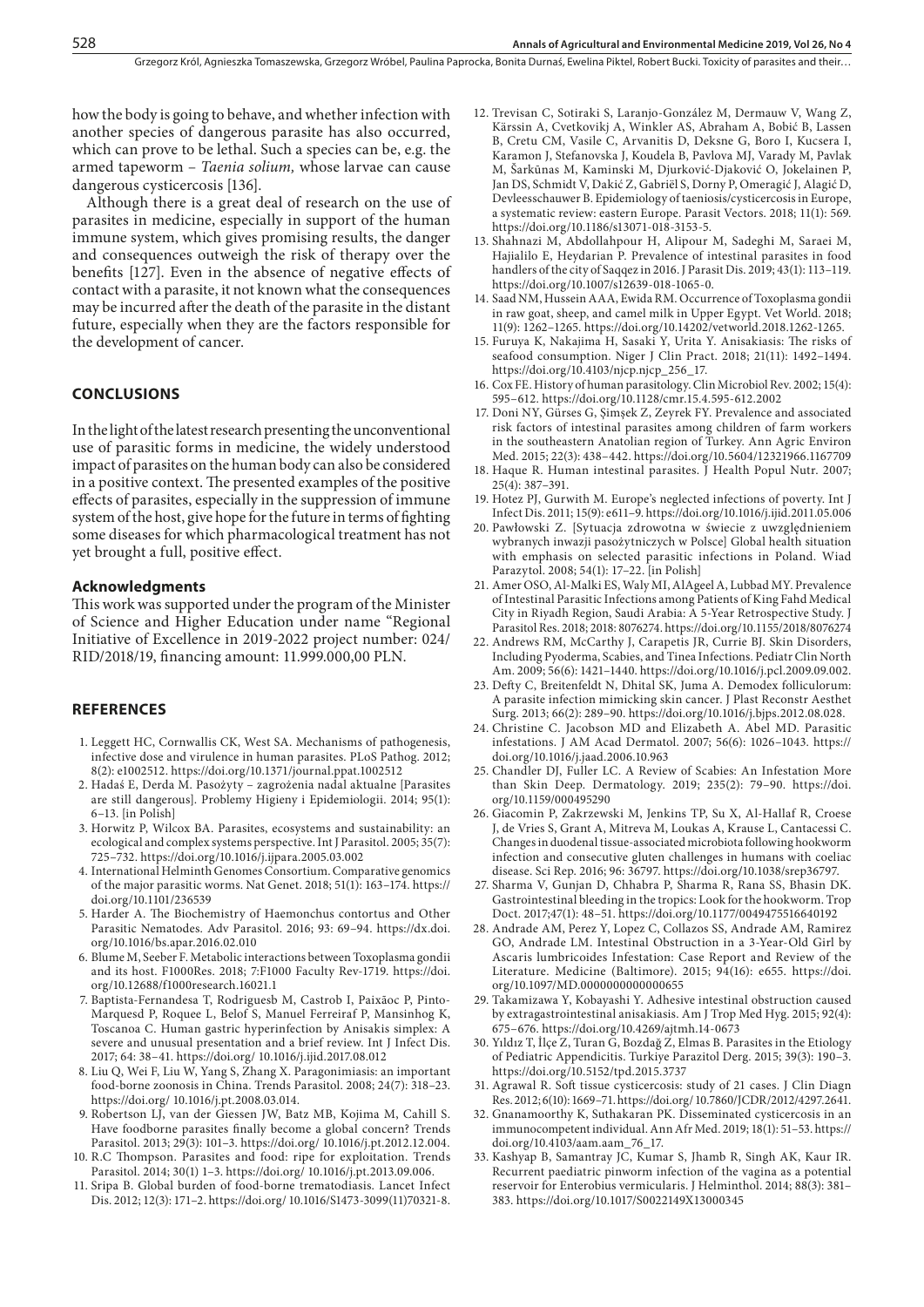#### **Annals of Agricultural and Environmental Medicine 2019, Vol 26, No 4** 529

Grzegorz Król, Agnieszka Tomaszewska, Grzegorz Wróbel, Paulina Paprocka, Bonita Durnaś, Ewelina Piktel, Robert Bucki, Toxicity of parasites and their...

- 34. Lamberton PH, Jourdan PM. Human Ascariasis: Diagnostics Update. Curr Trop Med Rep. 2015; 2(4): 189–200. https://doi.org/10.1007/ s40475-015-0064-9
- 35. Zaglool DA, Khodari YA, Othman RA, Farooq MU. Prevalence of intestinal parasites and bacteria among food handlers in a tertiary care hospital. Niger Med J. 2011; 52(4): 266–270. https://dx.doi. org/10.4103/0300-1652.93802
- 36. Stark D, van Hal S, Marriott D, Ellis J, Harkness J. Irritable bowel syndrome: a review on the role of intestinal protozoa and the importance of their detection and diagnosis. Int J Parasitol. 2007; 37(1): 11–20. https://doi.org/10.1016/j.ijpara.2006.09.009
- 37. Ntoukas V, Tappe D, Pfütze D, Simon M, Holzmann T. Cerebellar cysticercosis caused by larval Taenia crassiceps tapeworm in immunocompetent woman, Germany. Emerg Infect Dis. 2013; 19(12): 2008–11. https://dx.doi.org/10.3201/eid1912.130284
- 38. Sharma K, Wijarnpreecha K, Merrell N. Diphyllobothrium latum Mimicking Subacute Appendicitis. Gastroenterology Res. 2018; 11(3): 235–237. https://doi.org/10.14740/gr989w
- 39. Jourdan PM, Lamberton PHL, Fenwick A, Addiss DG. [Soil-transmitted](https://www.ncbi.nlm.nih.gov/pubmed/28882382) [helminth infections.](https://www.ncbi.nlm.nih.gov/pubmed/28882382) Lancet. 2018; 391(10117): 252–265. https://doi. org/10.1016/S0140-6736(17)31930-X.
- 40. Bruschi F, Araujo MI, Harnett W, Pinelli E. Allergy and parasites. J Parasitol Res. 2013; 2013: 502562. https://dx.doi.org/10.1155/2013/502562
- 41. Opara KN, Udoidung NI, Opara DC, Okon OE, Edosomwan EU, Udoh AJ. The Impact of Intestinal Parasitic Infections on the Nutritional Status of Rural and Urban School-Aged Children in Nigeria. Int J MCH AIDS. 2012; 1(1): 73–82.
- 42. Toh SQ, Glanfield A, Gobert GN, Jones MK. Heme and blood-feeding parasites: friends or foes? Parasit Vectors. 2010; 3: 108. https://doi. org/10.1186/1756-3305-3-108
- 43. Kořený L, Oborník M, Lukeš J. Make it, take it, or leave it: heme metabolism of parasites. PLoS Pathog. 2013; 9(1): e1003088. https:// doi.org/10.1371/journal.ppat.1003088
- 44. Vuylsteke P, Bertrand C, Verhoef GE, Vandenberghe P. Case of megaloblastic anemia caused by intestinal taeniasis. Ann Hematol. 2004; 83(7): 487–488. https://doi.org/10.1007/s00277-003-0839-2
- 45. White RR, Ponsford AH, Weekes MP, Rodrigues RB, Ascher DB, Mol M, Selkirk ME, Gygi SP, Sanderson CM, Artavanis-Tsakonas K. Ubiquitin-Dependent Modification of Skeletal Muscle by the Parasitic Nematode, Trichinella spiralis. PLoS Pathog. 2016; 12(11): e1005977. https://doi.org**/** 10.1371/journal.ppat.1005977
- 46. Norouzi R, Manochehri A, Hanifi M. A Case Report of Human Infection with Dioctophyma Renale from Iran. Urol J. 2017; 14(2): 3043–3045.
- 47. Kuehn J, Lombardo L, Janda WM, Hollowell CM. Giant kidney worms in a patient with renal cell carcinoma. BMJ Case Rep. 2016; pii: bcr2015212118. https://doi.org/10.1136/bcr-2015-21211
- 48. Beiting DP, Park PW, Appleton JA. Synthesis of syndecan-1 by skeletal muscle cells is an early response to infection with Trichinella spiralis but is not essential for nurse cell development. Infect Immun. 2006; 74(3): 1941–1943. https://dx.doi.org/10.1128/IAI.74.3.1941-1943.2006
- 49. Norouzi R, Manochehri A, Hanifi M. A Case Report of Human Infection with Dioctophyma Renale from Iran. Urol J. 2017; 14(2): 3043–3045.
- 50. Chauhan S, Kaval S, Tewari S. Dioctophymiasis: A Rare Case Report. J Clin Diagn Res. 2016; 10(2): DD01–2. https://dx.doi.org/10.7860/ JCDR/2016/17394.7305
- 51. Deere JR, Parsons MB, Lonsdorf EV, Lipende I, Kamenya S, Collins DA, Travis DA, Gillespie TR. Entamoeba histolytica infection in humans, chimpanzees and baboons in the Greater Gombe Ecosystem, Tanzania. Parasitology. 2018: 1–7. https://dx.doi.org/10.1017/S0031182018001397
- 52. Gurung P, Kanneganti TD. Immune responses against protozoan parasites: a focus on the emerging role of Nod-like receptors. Cell Mol Life Sci. 2016; 73(16): 3035–3051. https://dx.doi.org/10.1007/s00018-016-2212-3
- 53. Koko J, Ategbo SJ, Gahouma D, Engohan-Aloghe E, Moussavou A. Human African trypanosomiasis: report of three cases. Arch Pediatr. 2013; 20(8): 871–3. https://doi.org/ 10.1016/j.arcped.2013.05.018
- 54. Ponte-Sucre A. An Overview of Trypanosoma brucei Infections: An Intense Host-Parasite Interaction. Front Microbiol. 2016; 7: 2126. https://dx.doi.org/10.3389/fmicb.2016.02126
- 55. Overgaauw PA. Aspects of Toxocara epidemiology: human toxocarosis. Crit Rev Microbiol. 1997; 23(3): 215–231. https://dx.doi. org/10.3109/10408419709115137
- 56. Pawlowski Z. Toxocariasis in humans: clinical expression and treatment dilemma. J Helminthol. 2001; 75(4): 299–305.
- 57. Macpherson CN. The epidemiology and public health importance of toxocariasis: a zoonosis of global importance. Int J Parasitol. 2013; 43(12–13): 999–1008. https://dx.doi.org/10.1016/j. ijpara.2013.07.004.
- 58. Sánchez SS, García HH, Nicoletti A. Clinical and Magnetic Resonance Imaging Findings of Neurotoxocariasis. Front Neurol. 2018; 9: 53. https://dx.doi.org/10.3389/fneur.2018.00053
- 59. Despommier D. Toxocariasis: clinical aspects, epidemiology, medical ecology, and molecular aspects. Clin Microbiol Rev. 2003; 16(2): 265– 272. https://dx.doi.org/10.1128/CMR.16.2.265-272.2003
- 60. [Schmid-Hempel](https://www.ncbi.nlm.nih.gov/pubmed/?term=Schmid-Hempel P%5BAuthor%5D&cauthor=true&cauthor_uid=18930879) P. Immune defence, parasite evasion strategies and their relevance for 'macroscopic phenomena' such as virulence. Philos Trans R Soc Lond B Biol Sci. 2009; 364(1513): 85–98. https:// doi.org/10.1098/rstb.2008.0157
- 61. Hewitson JP, Grainger JR, Maizels RM. Maizels Helminth immunoregulation: The role of parasite secreted proteins in modulating host immunity. Mol Biochem Parasitol. 2009; 167(1): 1–11. https://doi. org/10.1016/j.molbiopara.2009.04.008
- 62. [Smallwood TB,](https://www.ncbi.nlm.nih.gov/pubmed/?term=Smallwood TB%5BAuthor%5D&cauthor=true&cauthor_uid=28484453) [Giacomin PR,](https://www.ncbi.nlm.nih.gov/pubmed/?term=Giacomin PR%5BAuthor%5D&cauthor=true&cauthor_uid=28484453) [Loukas A,](https://www.ncbi.nlm.nih.gov/pubmed/?term=Loukas A%5BAuthor%5D&cauthor=true&cauthor_uid=28484453) [Mulvenna JP,](https://www.ncbi.nlm.nih.gov/pubmed/?term=Mulvenna JP%5BAuthor%5D&cauthor=true&cauthor_uid=28484453) [Clark RJ](https://www.ncbi.nlm.nih.gov/pubmed/?term=Clark RJ%5BAuthor%5D&cauthor=true&cauthor_uid=28484453), [Miles](https://www.ncbi.nlm.nih.gov/pubmed/?term=Miles JJ%5BAuthor%5D&cauthor=true&cauthor_uid=28484453)  [JJ](https://www.ncbi.nlm.nih.gov/pubmed/?term=Miles JJ%5BAuthor%5D&cauthor=true&cauthor_uid=28484453). Helminth Immunomodulation in Autoimmune Disease. [Front](https://www.ncbi.nlm.nih.gov/pubmed/?term=Taylor+B.+Smallwood)  [Immunol.](https://www.ncbi.nlm.nih.gov/pubmed/?term=Taylor+B.+Smallwood) 2017 Apr 24; 8: 453. https://doi.org/10.3389/fimmu.2017.00453
- 63. Maizels RM, McSorley HJ. Regulation of the host immune system by helminth parasites. J Allergy Clin Immunol. 2016; 138(3): 666–675. https://doi.org/10.1016/j.jaci.2016.07.007
- 64. Yazdanbakhsh M, Sacks DL. Why does immunity to parasites take so long to develop? Nat Rev Immunol. 2010; 10(2): 80–81. https://dx.doi. org/10.1038/nri2673
- 65. Mohammadi R, Hosseini-Safa A, Ehsani Ardakani MJ, Rostami-Nejad M. The relationship between intestinal parasites and some immunemediated intestinal conditions. Gastroenterol Hepatol Bed Bench. 2015; 8(2): 123–131.
- 66. Sorobetea D, Svensson-Frej M, Grencis R. Immunity to gastrointestinal nematode infections. Mucosal Immunol. 2018; 11(2): 304–315. https:// dx.doi.org/10.1038/mi.2017.113
- 67. Yasuda K, Nakanishi K. Host responses to intestinal nematodes. Int Immunol. 2018; 30(3): 93–102. https://dx.doi.org/10.1093/intimm/ dxy002
- 68. Coutermarsh-Ott S[.Toxoplasma gondii as a Model of In Vivo Host-](https://www.ncbi.nlm.nih.gov/pubmed/30798537)[Parasite Interactions.](https://www.ncbi.nlm.nih.gov/pubmed/30798537) Methods Mol Biol. 2019; 1960: 237–247. https:// doi.org/ 10.1007/978-1-4939-9167-9\_21
- 69. Saucet SB, Shirasu K. Molecular Parasitic Plant-Host Interactions. PLoS Pathog. 2016; 12(12): e1005978. https://dx.doi.org/10.1371/journal. ppat.1005978
- 70. Paciello O, Palmieri C, Otrocka-Domagala I, Rinaldi L, Morales-Montor J, Geldhof P. Immunopathology of Parasitic Infections and Therapeutic Approaches in Humans and Animals. Biomed Res Int. 2016; 2016: 8213532. https://dx.doi.org/10.1155/2016/8213532
- 71. Hewitson JP, Grainger JR, Maizels RM. Helminth immunoregulation: the role of parasite secreted proteins in modulating host immunity. Mol Biochem Parasitol. 2009; 167(1): 1–11. https://dx.doi.org/10.1016/j. molbiopara.2009.04.008
- 72. Keller CC, Davenport GC, Dickman KR, Hittner JB, Kaplan SS, Weinberg JB, Kremsner PG, Perkins DJ. Suppression of prostaglandin E2 by malaria parasite products and antipyretics promotes overproduction of tumor necrosis factor-alpha: association with the pathogenesis of childhood malarial anemia. J Infect Dis. 2006; 193(10): 1384–1393. https://dx.doi.org/10.1086/503047
- 73. Deroost K, Pham TT, Opdenakker G, Van den Steen PE. The immunological balance between host and parasite in malaria. FEMS Microbiol Rev. 2016; 40(2): 208–257. https://dx.doi.org/10.1093/femsre/fuv046
- 74. Maier AG, Matuschewski K, Zhang M, Rug M.[Plasmodium falciparum.](https://www.ncbi.nlm.nih.gov/pubmed/30595467) Trends Parasitol. 2018; S1471–4922(18) 30248–4. https://doi. org/10.1016/j.pt.2018.11.010
- 75. Fabre MV, Beiting DP, Bliss SK, Appleton JA. Immunity to Trichinella spiralis muscle infection. [Vet Parasitol.](https://www.ncbi.nlm.nih.gov/pubmed/19070961) 2009; 159(3–4): 245–8. https:// doi.org/10.1016/j.vetpar.2008.10.051
- 76. Paul AS, Egan ES, Duraisingh MT. Host-parasite interactions that guide red blood cell invasion by malaria parasites. Curr Opin Hematol. 2015; 22(3): 220–226. https://dx.doi.org/10.1097/MOH.0000000000000135
- 77. Kulkarni MM, Jones EA, McMaster WR, McGwire BS. Fibronectin binding and proteolytic degradation by Leishmania and effects on macrophage activation. Infect Immun. 2008; 76(4): 1738–1747. https:// dx.doi.org/10.1128/IAI.01274-07
- 78. Piña-Vázquez C, Reyes-López M, Ortíz-Estrada G, de la Garza M, Serrano-Luna J. Host-parasite interaction: parasite-derived and -induced proteases that degrade human extracellular matrix. J Parasitol Res. 2012; 2012: 748206. https://dx.doi.org/10.1155/2012/748206
- 79. Doligalska M. Regulacja reakcji obronnej i alergicznej w inwazji pasożytów [Regulation of defense and allergic reactions in parasite invasion]. Wiadomości parazytologiczne. 2000; 46(1): 3–20. [in Polish]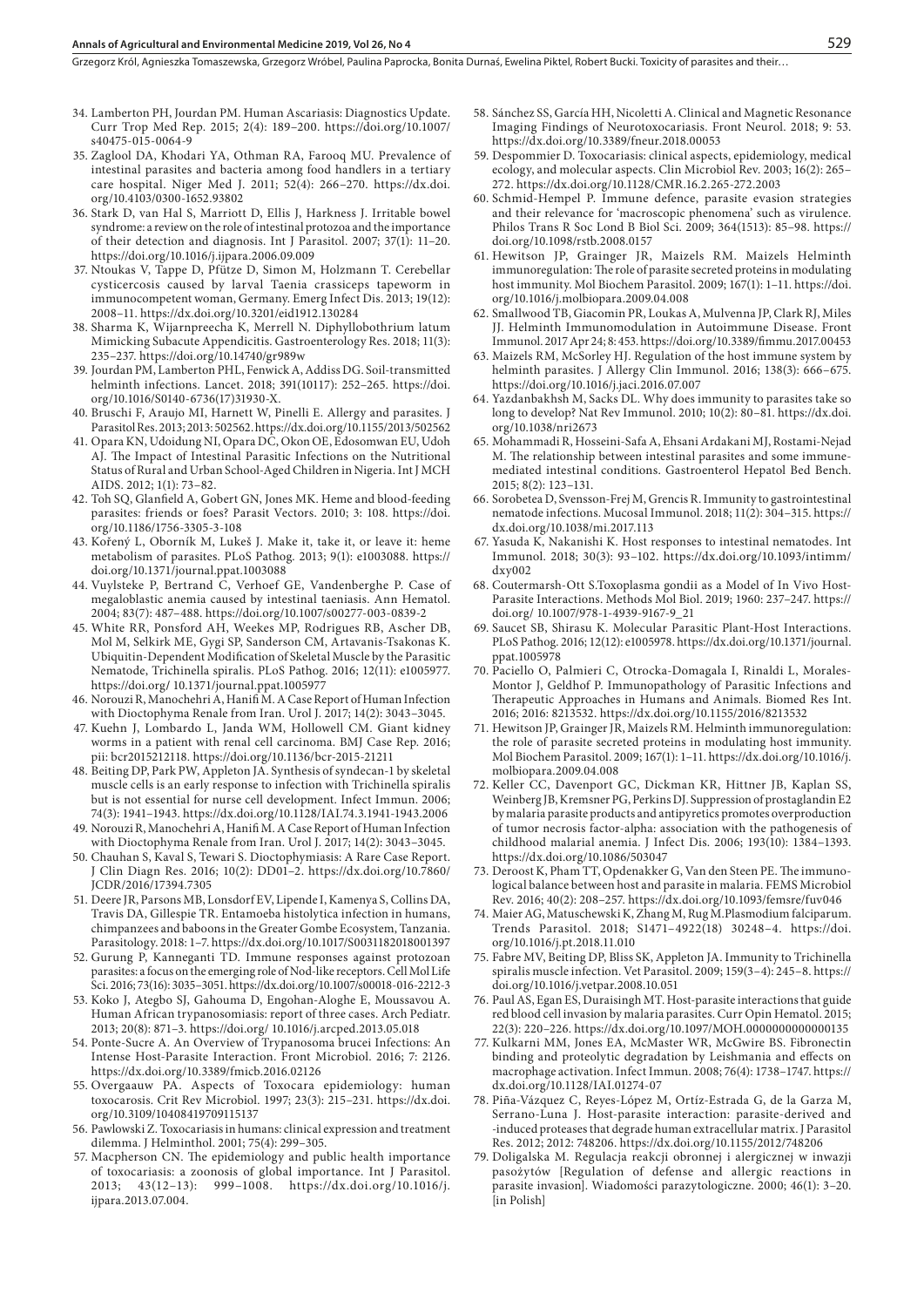#### 530 **Annals of Agricultural and Environmental Medicine 2019, Vol 26, No 4**

- 80. El-Malky M, Nabih N, Heder M, Saudy N, El-Mahdy M. Helminth infections: therapeutic potential in autoimmune disorders. Parasite Immunol. 2011; 33(11): 589–593. https://dx.doi.org/10.1111/j.1365- 3024.2011.01324.x
- 81. Pritchard DI. Worm therapy: How would you like your medicine?. Int J Parasitol Drugs Drug Resist. 2012; 2: 106–108. https://dx.doi. org/10.1016/j.ijpddr.2012.02.001
- 82. Rados C. Beyond blooding: FDA gives leeches amedicinal makeover. [FDA Consum.](https://www.ncbi.nlm.nih.gov/pubmed/15595141) 2004; 38(5): 9.
- 83. [Munshi Y,](https://www.ncbi.nlm.nih.gov/pubmed/?term=Munshi Y%5BAuthor%5D&cauthor=true&cauthor_uid=18819614) [Ara I](https://www.ncbi.nlm.nih.gov/pubmed/?term=Ara I%5BAuthor%5D&cauthor=true&cauthor_uid=18819614), [Rafique H,](https://www.ncbi.nlm.nih.gov/pubmed/?term=Rafique H%5BAuthor%5D&cauthor=true&cauthor_uid=18819614) [Ahmad Z](https://www.ncbi.nlm.nih.gov/pubmed/?term=Ahmad Z%5BAuthor%5D&cauthor=true&cauthor_uid=18819614). Leeching in the historya review. Pak J Biol Sci. 2008; 11(13): 1650–1653.
- 84. [Eldor A,](https://www.ncbi.nlm.nih.gov/pubmed/?term=Eldor A%5BAuthor%5D&cauthor=true&cauthor_uid=9012916) [Orevi M,](https://www.ncbi.nlm.nih.gov/pubmed/?term=Orevi M%5BAuthor%5D&cauthor=true&cauthor_uid=9012916) [Rigbi M](https://www.ncbi.nlm.nih.gov/pubmed/?term=Rigbi M%5BAuthor%5D&cauthor=true&cauthor_uid=9012916). The role of the leech in medical therapeutics. [Blood Rev.](https://www.ncbi.nlm.nih.gov/pubmed/9012916) 1996; 10(4): 201–9.
- 85. [Gronwald W,](https://www.ncbi.nlm.nih.gov/pubmed/?term=Gronwald W%5BAuthor%5D&cauthor=true&cauthor_uid=18585393) [Bomke J](https://www.ncbi.nlm.nih.gov/pubmed/?term=Bomke J%5BAuthor%5D&cauthor=true&cauthor_uid=18585393), [Maurer T](https://www.ncbi.nlm.nih.gov/pubmed/?term=Maurer T%5BAuthor%5D&cauthor=true&cauthor_uid=18585393), [Domogalla B](https://www.ncbi.nlm.nih.gov/pubmed/?term=Domogalla B%5BAuthor%5D&cauthor=true&cauthor_uid=18585393), [Huber F](https://www.ncbi.nlm.nih.gov/pubmed/?term=Huber F%5BAuthor%5D&cauthor=true&cauthor_uid=18585393), [Schumann](https://www.ncbi.nlm.nih.gov/pubmed/?term=Schumann F%5BAuthor%5D&cauthor=true&cauthor_uid=18585393) [F](https://www.ncbi.nlm.nih.gov/pubmed/?term=Schumann F%5BAuthor%5D&cauthor=true&cauthor_uid=18585393), [Kremer W](https://www.ncbi.nlm.nih.gov/pubmed/?term=Kremer W%5BAuthor%5D&cauthor=true&cauthor_uid=18585393), [Fink F,](https://www.ncbi.nlm.nih.gov/pubmed/?term=Fink F%5BAuthor%5D&cauthor=true&cauthor_uid=18585393) [Rysiok T,](https://www.ncbi.nlm.nih.gov/pubmed/?term=Rysiok T%5BAuthor%5D&cauthor=true&cauthor_uid=18585393) [Frech M](https://www.ncbi.nlm.nih.gov/pubmed/?term=Frech M%5BAuthor%5D&cauthor=true&cauthor_uid=18585393), [Kalbitzer HR.](https://www.ncbi.nlm.nih.gov/pubmed/?term=Kalbitzer HR%5BAuthor%5D&cauthor=true&cauthor_uid=18585393) Structure of the leech pro-tein saratin and characterization of its binding to collagen. [J](https://www.ncbi.nlm.nih.gov/pubmed/?term=Gronwald+W.%2C+Bomke+J.%2C+Maurer+T) [Mol Biol.](https://www.ncbi.nlm.nih.gov/pubmed/?term=Gronwald+W.%2C+Bomke+J.%2C+Maurer+T) 2008; 381(4): 913–27. https://doi.org/10.1016/j.jmb.2008.06.034
- 86. [Kose A,](https://www.ncbi.nlm.nih.gov/pubmed/?term=Kose A%5BAuthor%5D&cauthor=true&cauthor_uid=19091286) [Zengin S](https://www.ncbi.nlm.nih.gov/pubmed/?term=Zengin S%5BAuthor%5D&cauthor=true&cauthor_uid=19091286), [Kose B,](https://www.ncbi.nlm.nih.gov/pubmed/?term=Kose B%5BAuthor%5D&cauthor=true&cauthor_uid=19091286) [Gunay N](https://www.ncbi.nlm.nih.gov/pubmed/?term=Gunay N%5BAuthor%5D&cauthor=true&cauthor_uid=19091286), [Yildirim C,](https://www.ncbi.nlm.nih.gov/pubmed/?term=Yildirim C%5BAuthor%5D&cauthor=true&cauthor_uid=19091286) [Kilinc H](https://www.ncbi.nlm.nih.gov/pubmed/?term=Kilinc H%5BAuthor%5D&cauthor=true&cauthor_uid=19091286), [Togun](https://www.ncbi.nlm.nih.gov/pubmed/?term=Togun I%5BAuthor%5D&cauthor=true&cauthor_uid=19091286) [I](https://www.ncbi.nlm.nih.gov/pubmed/?term=Togun I%5BAuthor%5D&cauthor=true&cauthor_uid=19091286). Leech bites: massive bleeding, co-agulation profile disorders, and severe anemia. [Am J Emerg Med.](https://www.ncbi.nlm.nih.gov/pubmed/?term=Kose+A.%2C+Zenqin+S.%2C+Kose+B) 2008, 26(9): 1067.e3–6. https://doi. org/10.1016/j.ajem.2008.03.022
- 87. [Laufer AS](https://www.ncbi.nlm.nih.gov/pubmed/?term=Laufer AS%5BAuthor%5D&cauthor=true&cauthor_uid=18689513), [Siddall ME,](https://www.ncbi.nlm.nih.gov/pubmed/?term=Siddall ME%5BAuthor%5D&cauthor=true&cauthor_uid=18689513) [Graf J](https://www.ncbi.nlm.nih.gov/pubmed/?term=Graf J%5BAuthor%5D&cauthor=true&cauthor_uid=18689513). Characterization of the digestive-tract microbiota of Hirudo orientalis, a european medicinal leech. [Appl](https://www.ncbi.nlm.nih.gov/pubmed/?term=Laufer+A.S.%2C+Siddall+M.E) [Environ Microbiol.](https://www.ncbi.nlm.nih.gov/pubmed/?term=Laufer+A.S.%2C+Siddall+M.E) 2008; 74(19): 6151–4. https://doi.org/10.1128/ AEM.00795-08
- 88. [Knobloch K](https://www.ncbi.nlm.nih.gov/pubmed/?term=Knobloch K%5BAuthor%5D&cauthor=true&cauthor_uid=17497605), [Gohritz A](https://www.ncbi.nlm.nih.gov/pubmed/?term=Gohritz A%5BAuthor%5D&cauthor=true&cauthor_uid=17497605), [Busch K,](https://www.ncbi.nlm.nih.gov/pubmed/?term=Busch K%5BAuthor%5D&cauthor=true&cauthor_uid=17497605) [Spies M](https://www.ncbi.nlm.nih.gov/pubmed/?term=Spies M%5BAuthor%5D&cauthor=true&cauthor_uid=17497605), [Vogt PM](https://www.ncbi.nlm.nih.gov/pubmed/?term=Vogt PM%5BAuthor%5D&cauthor=true&cauthor_uid=17497605). Hirudo medicinalis – leech applications in plastic and reconstructive microsurgery – a literature review [Handchir Mikrochir Plast Chir.](https://www.ncbi.nlm.nih.gov/pubmed/?term=Knobloch+K.%2C+Gohritz+A.%2C+Busch+K) 2007; 39(2): 103–7.
- 89. Baskova IP, Zavalova LL. Polyfunctionality of destabilase, a lyso-zyme from a medicinal leech. Bioorg Khim. 2008; 34(3): 337–43.
- 90. [Chalisova NI](https://www.ncbi.nlm.nih.gov/pubmed/?term=Chalisova NI%5BAuthor%5D&cauthor=true&cauthor_uid=11534208), [Baskova IP,](https://www.ncbi.nlm.nih.gov/pubmed/?term=Baskova IP%5BAuthor%5D&cauthor=true&cauthor_uid=11534208) [Zavalova LL](https://www.ncbi.nlm.nih.gov/pubmed/?term=Zavalova LL%5BAuthor%5D&cauthor=true&cauthor_uid=11534208), [Pennijainen VA](https://www.ncbi.nlm.nih.gov/pubmed/?term=Pennijainen VA%5BAuthor%5D&cauthor=true&cauthor_uid=11534208). Neuritestimulating effect of Hirudo medicinalis salivary gland secreting factors in orga-notypic culture of the dorsal root ganglia. [Ross Fiziol](https://www.ncbi.nlm.nih.gov/pubmed/11534208) [Zh Im I M Sechenova.](https://www.ncbi.nlm.nih.gov/pubmed/11534208) 2001; 87(6): 815–20.
- 91. Rudkowska J. Regulation of the parasite-host immune system at the cellular level. Nowiny lekarskie 2007; 76(3): 251–255. [in Polish]
- 92. Versini M, Jeandel PY, Bashi T, Bizzaro G, Blank M, Shoenfeld Y. Unraveling the Hygiene Hypothesis of helminthes and autoimmunity: origins, pathophysiology, and clinical applications. BMC Med. 2015; 13: 81. https://dx.doi.org/10.1186/s12916-015-0306-7
- 93. Cooper PJ, Chico ME, Rodrigues LC, Ordonez M, Strachan D, Griffin GE, Nutman TB. Reduced risk of atopy among school-age children infected with geohelminth parasites in a rural area of the tropics. J Allergy Clin Immunol. 2003; 111: 995–1000. https://dx.doi. org/10.1067/mai.2003.1348
- 94. van den Biggelaar AH, Rodrigues LC, van Ree R, van der Zee JS, Hoeksma-Kruize YC, Souverijn JH, Missinou MA, Borrmann S, Kremsner PG, Yazdanbakhsh M. Long-term treatment of intestinal helminths increases mite skin-test reactivity in Gabonese schoolchildren. J Infect Dis. 2004; 189: 892–900. https://dx.doi.org/10.1086/381767
- 95. Araujo MI, Lopes AA, Medeiros M, Cruz AA, Sousa-Atta L, Solé D, Carvalho EM. Inverse association between skin response to aeroallergens and Schistosoma mansoni infection. Int Arch Allergy Immunol. 2000; 123: 145–148. https://dx.doi.org/10.1159/000024433
- 96. Lynch NR, Hagel I, Perez M, Di Prisco MC, Lopez R, Alvarez N. Effect of anthelmintic treatment on the allergic reactivity of children in tropical slum. J Allergy Clin Immunol. 1993; 92: 404–411. https:// dx.doi.org/10.1016/0091-6749(93)90119-Z.
- 97. Flohr C, Tuyen LN, Lewis S, Quinnell R, Minh TT, Liem HT, Campbell J, Pritchard D, Hien TT, Farrar J, Williams H, Britton J. Poor sanitation and helminth infection protect against skin sensitization in Vietnamese children: a cross-sectional study. J Allergy Clin Immunol. 2006; 118: 1305–1311. https://dx.doi.org/10.1016/j.jaci.2006.08.035
- 98. Hotez PJ, Brindley PJ, Bethony JM, King CH, Pearce EJ, Jacobson J. Helminth infections: the great neglected tropical diseases. J Clin Invest. 2008; 118: 1311–1321. https://dx.doi.org/10.1172/JCI34261
- 99. Leonardi-Bee J, Pritchard D, Britton J. Asthma and current intestinal parasite infection: systematic review and meta-analysis. Am J Respir Crit Care Med. 2006; 174(5): 514–523. https://dx.doi.org/10.1164/ rccm.200603-331OC
- 100.Bakiri AH, Mingomataj EC. Parasites induced skin allergy: a strategic manipulation of the host immunity. J Clin Med Res. 2010; 2(6): 247–255. https://dx.doi.org/10.4021/jocmr456w
- 101. Mingomataj EC, Xhixha F, Gjata E. Helminths can protect themselves against rejection inhibiting hostile respiratory allergy symptoms. Allergy. 2006; 61(4): 400–406. https://dx.doi.org/10.1111/j.1398- 9995.2006.00983.x
- 102.Amoah AS, Boakye DA, Yazdanbakhsh M, van Ree R. Influence of Parasitic Worm Infections on Allergy Diagnosis in Sub-Saharan Africa. Curr Allergy Asthma Rep. 2017; 17(10): 65. https://dx.doi. org/10.1007/s11882-017-0733-y
- 103.Harnett W. Secretory products of helminth parasites as immunomodulators. Mol Biochem Parasitol. 2014; 195(2): 130–136. https://dx.doi.org/10.1016/j.molbiopara.2014.03.007
- 104.Smallwood TB, Giacomin PR, Loukas A, Mulvenna JP, Clark RJ, Miles JJ. Helminth Immunomodulation in Autoimmune Disease. Front Immunol. 2017; 8: 453. https://dx.doi.org/10.3389/fimmu.2017.00453
- 105.Apaer S, Tuxun T, Ma HZ, Zhang H, Aierken A, Aini A, Li YP, Lin RY, Wen H. Parasitic infection as a potential therapeutic tool against rheumatoid arthritis. Exp Ther Med. 2016; 12(4): 2359–2366. http:// dx.doi.org/10.3892/etm.2016.3660
- 106.Maizels RM. Parasitic helminth infections and the control of human allergic and autoimmune disorders. Clin Microbiol Infect. 2016; 22(6): 481–486. https://dx.doi.org/10.1016/j.cmi.2016.04.024
- 107. Górska S, Jarzab A, Gamian A. Bakterie probiotyczne w przewodzie pokarmowym człowieka jako czynnik stymulujacy układ odpornościowy [Probiotic bacteria in the human gastrointestinal tract as a factor stimulating the immune system]. Postepy Hig Med Dosw. 2009; 63: 653–667. [in Polish]
- 108.Berrilli F, Di Cave D, Cavallero S, D'Amelio S. Interactions between parasites and microbial communities in the human gut. Front Cell Infect Microbiol. 2012; 2: 141. https://dx.doi.org/10.3389/fcimb.2012.00141G
- 109. Summers RW, Elliott DE, Urban JF Jr, Thompson RA, Weinstock JV. *Trichuris suis* therapy for active ulcerative colitis: a randomized controlled trial. Gastroenterol. 2005; 128: 825–832. https://doi. org/10.1053/j.gastro.2005.01.005
- 110. Summers RW, Elliott DE, Urban JF, Thompson R, Weinstock JV. Trichuris suis therapy in Crohn's disease. Gut 2015; 54: 87–90. https:// dx.doi.org/10.1136/gut.2004.041749
- 111. Wu S, Li RW, Li W, Beshah E, Dawson HD, Urban JF Jr. Worm burdendependent disruption of the porcine colon microbiota by Trichuris suis infection. PLoS One. 2012; 7(4): e35470. https://dx.doi.org/10.1371/ journal.pone.0035470
- 112.Travers MA, Florent I, Kohl L, Grellier P. Probiotics for the control of parasites: an overview. J Parasitol Res. 2011; 2011: 610769. https:// dx.doi.org/10.1155/2011/610769
- 113. Devaney E. Parasites, probiotics, and piglets: a novel approach to IBD. Mol Ther. 2014; 22(10): 1722–1723. https://dx.doi.org/10.1038/mt.2014.168
- 114. Sant'Anna MR, Diaz-Albiter H, Aguiar-Martins K, Al Salem WS, Cavalcante RR, Dillon VM, Bates PA, Genta FA, Dillon RJ. Colonisation resistance in the sand fly gut: Leishmania protects Lutzomyia longipalpis from bacterial infection. Parasit Vectors. 2014; 7: 329. https://dx.doi.org/10.1186/1756-3305-7-329
- 115. Fleming JO, Isaak A, Lee JE, Luzzio CC, Carrithers MD, Cook TD, Field AS, Boland J, Fabry Z. Probiotic helminth administration in relapsing-remitting multiple sclerosis: a phase 1 study. Mult Scler. 2011; 17(6): 743–754. https://dx.doi.org/10.1177/1352458511398054
- 116. Barzdo M, Żydek L, Michalski M, Meissner E, Berent J. Wykorzystanie metod entomologicznych do oceny czasu zgonu – opis przypadków [The use of entomological methods in determination of the time of death – case presentations]. Arch Med Sąd Krym. 2007; 57: 351–354. [in Polish]
- 117. Rafał S, Czesław Ch. Polska entomologia sądowa rys historyczny, stan obecny i perspektywy na przyszłość [Polish forensic entomology – the past, present and future perspectives]. Arch Med Sąd Krym. 2010; 65: 55–58. [in Polish]
- 118.Khachatryan AS. Analysis of Lethality in Echinococcal Disease. Korean J Parasitol. 2017; 55(5): 549–553. https://doi.org**/**10.3347/ kjp.2017.55.5.549
- 119. Raposio E, Bortolini S, Maistrello L, Grasso DA. [Larval Therapy for](https://www.ncbi.nlm.nih.gov/pubmed/29324424)  [Chronic Cutaneous Ulcers: Historical Review and Future Perspectives.](https://www.ncbi.nlm.nih.gov/pubmed/29324424) Wounds. 2017; 29(12): 367–373.
- 120.Orkiszewski M. Zastosowanie larw muchy Lucilla sericata w leczeniu trudno gojących się ran [Maggots of Lucilia sericata in treatment of intractable wounds]. Wiad Lek. 2007; 60 (7–8): 381–385. [in Polish]
- 121.Thomas S, Jones M, Shutler S, Jones S. Using larvae in modern wound management. J Wound Care 1996; 5: 60–69.
- 122.Hobson RP. On an enzyme from blow-fly larvae [Lucilia sericata] which digests collagen in alkaline solution. Biochem J. 1931; 25(5): 1458–1463.
- 123.Helmby H. Human helminth therapy to treat inflammatory disorders – where do we stand? BMC Immunol. 2015; 16: 12. https://dx.doi. org/10.1186/s12865-015-0074-3
- 124.La Flamme AC, Ruddenklau K, Bäckström BT. Schistosomiasis decreases central nervous system inflammation and alters the